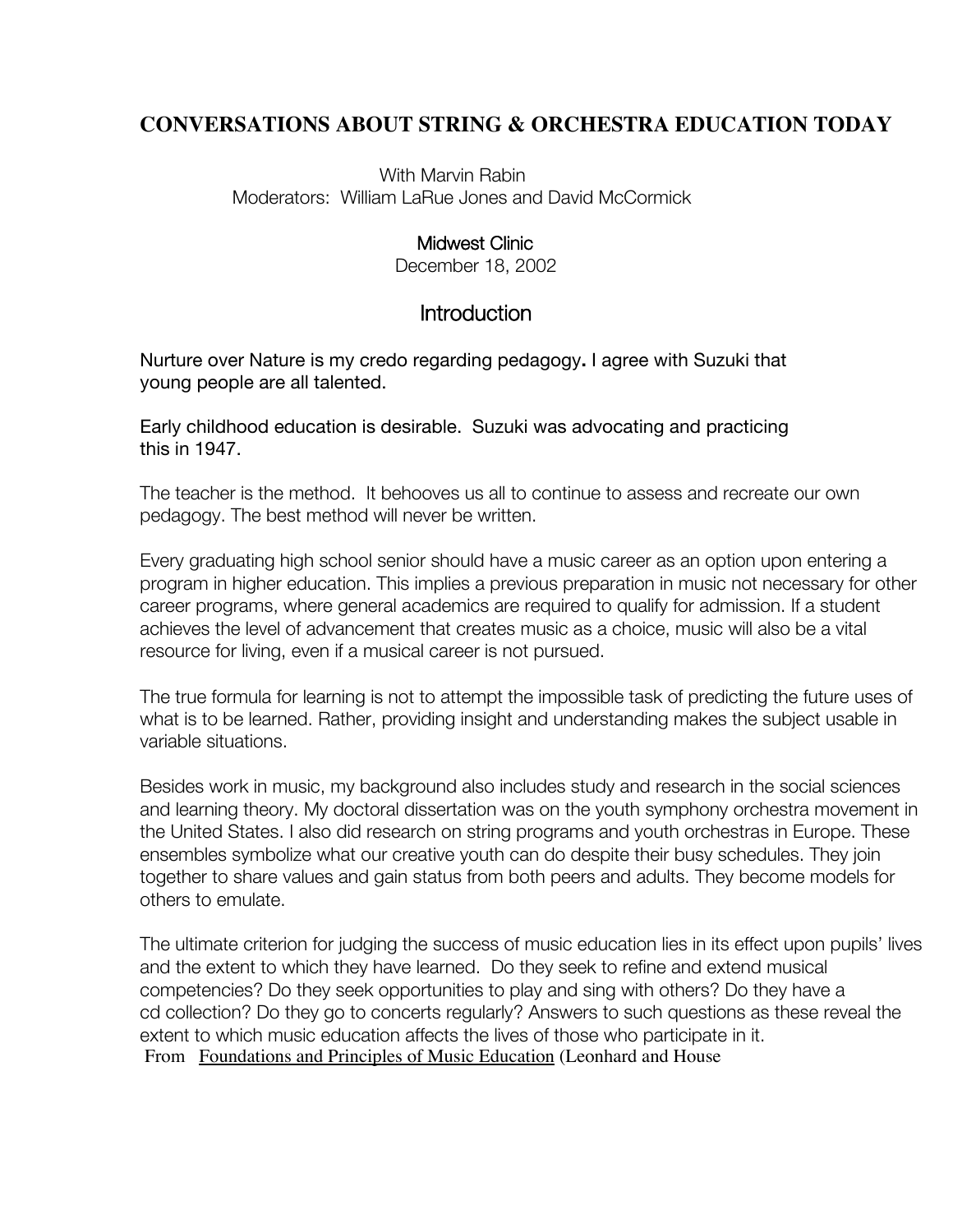## **Regarding String Pedagogy**

String instruments are uniquely suited for group instruction. Almost everything that is heard is related to something visible. This is not as true in wind or vocal performance where sound, for the most part, is produced internally. The four-string structure of string instruments lends itself to a cyclic repetition of skills on each string. The stylistic variation with the bow adds to the unique string pedagogy. The pedagogy should be experience centered, not problem centered. Group teaching provides opportunities for creative review, consolidation of skills, introduction of new skills, performance readiness, and expanded repertoire and ensemble experience. Group experiences provide the opportunity for participants to demonstrate accomplishments as well as share and explore their own ideas of interpretation and literature with their peers. Students are given opportunities for psychological ownership of ideas.

Mixed-string class instruction, in my opinion, has limitations and is not efficient.

### **Concerning the Orchestra**

Numbers 1-10 of the following are quotes taken from Craig Kirchoffs 1992 Midwest Clinic Presentation:

1. The art of conducting vs. the act of conducting: Art has musical purpose and reason in every move.

2. A conductor's most important challenge is the expressive challenge showing a sensitivity to every nuance and moment in the music.

3. Effective conducting is effective rehearsal technique.

4. Let the music drive the technique.

5. Performers and listeners tend to remember how the music felt rather than how the music sounded.

6. A much repeated statistic in popular literature: ninety-three percent of the meaning of an exchange comes from non-verbal cues, leaving only seven percent to be carried by verbal utterance. (Mehrabian & Wiener, 1967) 7. Predictability destroys the opportunity for a genuine and meaningful aesthetic experience.

8. "The score contains everything except the most important thing." (Gustav Mahler)

9. Things of the soul are difficult if not impossible to communicate through verbalization.

10. The expression of your eyes or your general facial expressions can tell the players more about the music than fancy hand-waving. (Max Rudolf)

11. The conductor is the most important audience for orchestra players.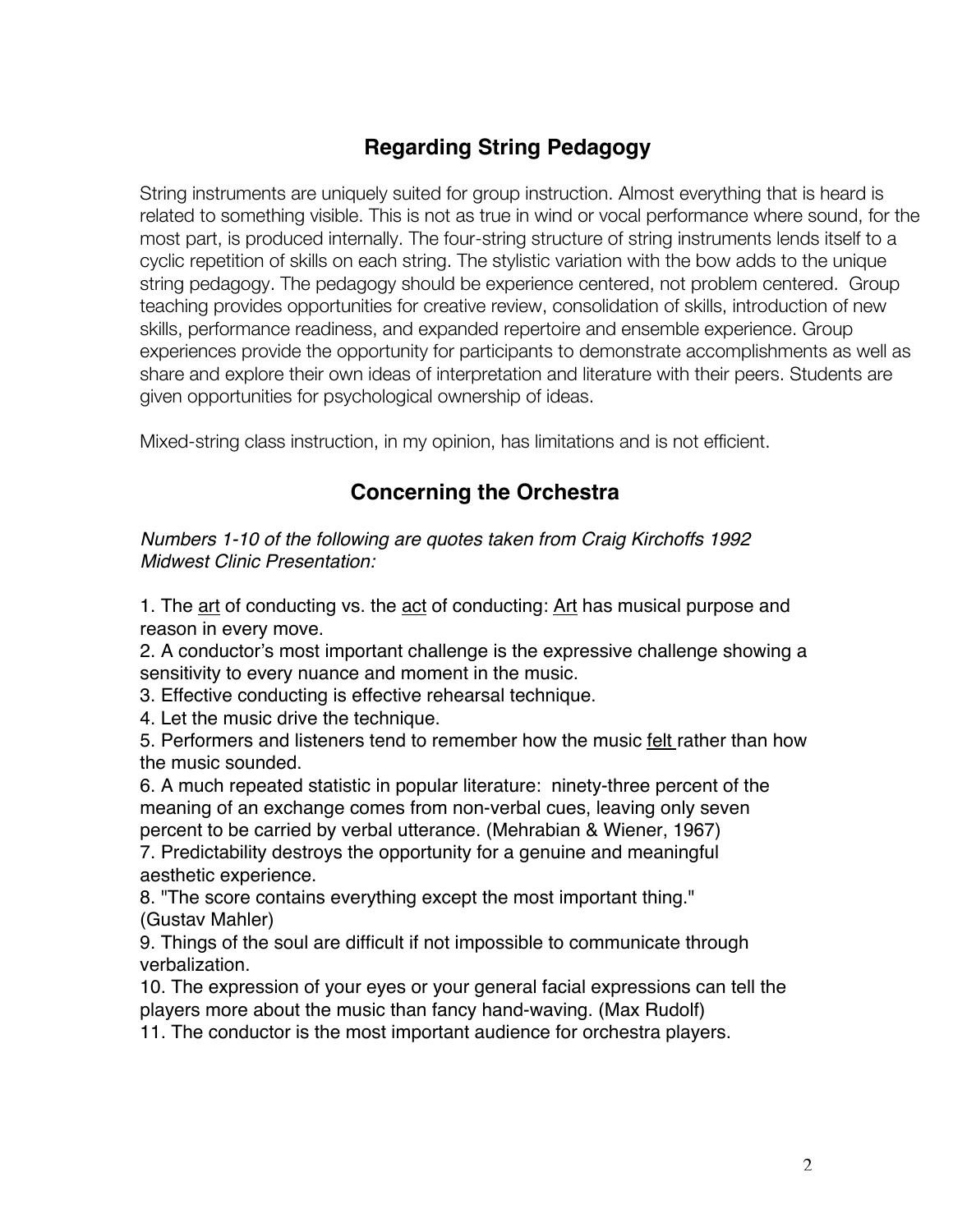12. When making verbal comments during rehearsal, make them in the style and tempo of the piece being rehearsed.

13. Special moments should take place in a concert that do not happen at a rehearsal.

14. Be enthusiastic about the music you select for your ensemble.

### **Thoughts About Music**

1. Rushing is often caused by poor phrasing of rhythmic patterns. The most frequently violated rhythmic patterns are: a) dotted quarter followed by 8th note b) 8th note followed by two 16ths c) two 16ths followed by an 8th d) in an allegro tempo, a 16th following a dotted 8th is not always an exact 16 but more often is a 25th note.

2. Know where the gesture note is in melodic and rhythmic passages, such as four sixteenth notes followed by a quarter note. To prevent rushing, send the cluster to the beat, don't drive it to the beat.

3. Understand the presence of tension and release inherent in a phrase and the role of the appoggiatura in melodic lines.

4. All notes of duration have direction. They are either going to or leaving some place.

5. Understand the significance of articulation symbols in a scores and or parts in terms of musical and stylistic context. Different composers have different interpretations of articulation symbols.

6. Never compromise the integrity of musical performance with the conducting problems you may have.

7. Understand the relationship of bow speed, bow distribution, bow weight and sound point to avoid musical spasms.

8. It is more difficult to know when not to play than when to play. That infinitesimal space between notes is a critical key to style.

9. Space and articulations are needed between notes in syncopated rhythms. 10. In rhythmic passages, repeated pitches need more articulation than changed pitches.

11. Do not be victimized by or destroy the musicality of a composition by poor bowings and editing by arrangers, some of whom may be musical illiterates. 12. Bowings: Always start from the string after a silence.

13. Understand the differences in bow speeds with cellos and double basses versus violins and violas.

14. Transcriptions are welcomed, but always examine the original full score, particularly from the classical and baroque periods. Written tempi and stylistic errors (i.e. arrangement of Russian Sailors Dance) should be avoided.

are located in the rear of the orchestra. They play with the ensemble sound they hear rather than with the conductors beat.